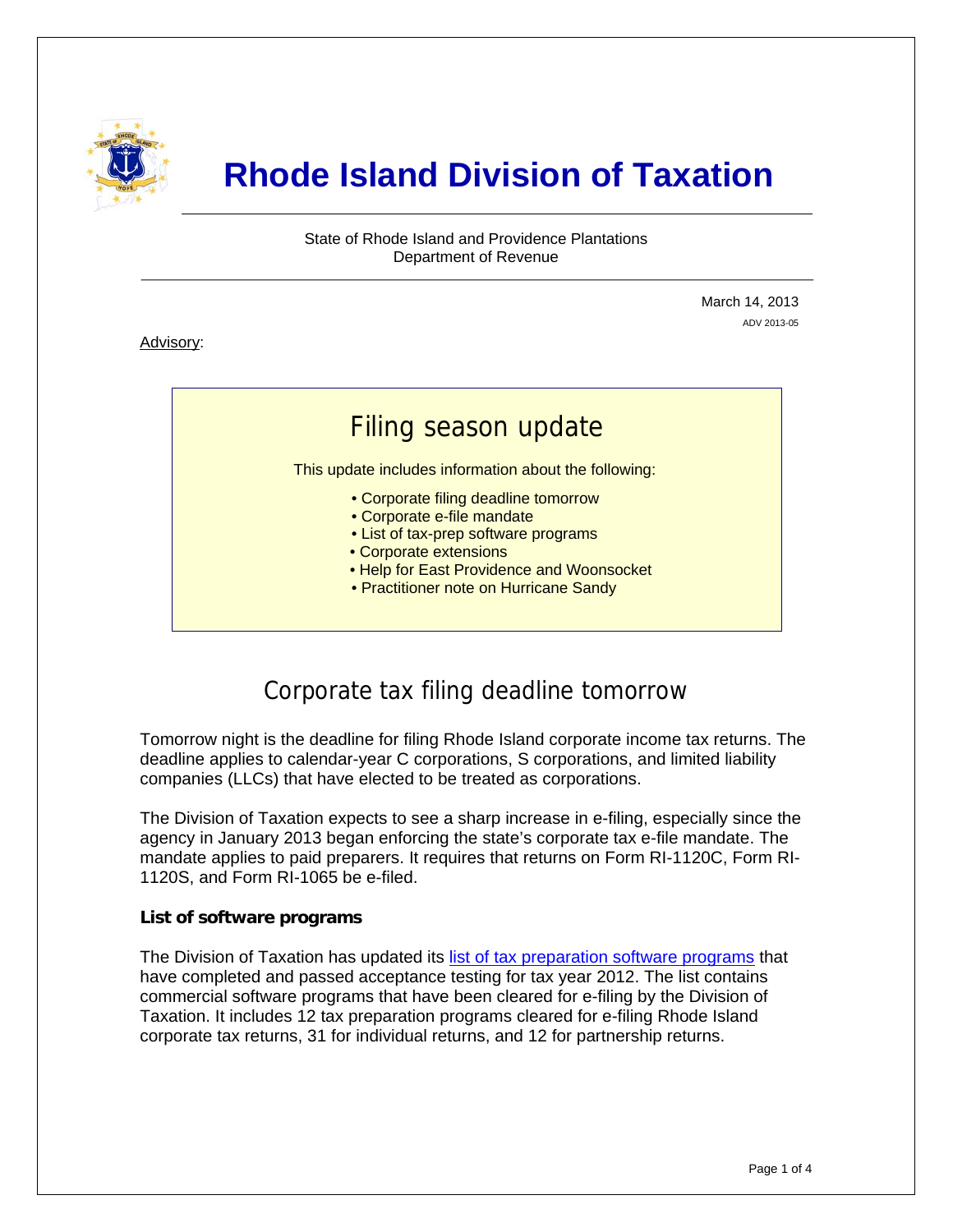### **Corporate extensions**

Keep in mind that Rhode Island's corporate e-file mandate does not apply to extension requests.

Normally, requests for an automatic six-month filing extension are made on Form RI-7004. But the Division of Taxation does not accept e-filed extensions; Form RI-7004 must be filed on paper. Similarly, the corporate e-file mandate does not apply for purposes of seeking an automatic one-month extension, on Form RI-7004-CRS, for corporate returns involving *pro forma* combined reporting.

Don't forget that you can make an extension payment online. If you do, you won't need to send in an extension form - either the RI-7004 or the RI-7004-CRS. Here's the address:<https://www.ri.gov/taxation/business/index.php>

#### **March 15 deadline**

Some other filings are also due on or before 11:59 p.m. on March 15, 2013, including the following:

- the first corporate estimated tax payments for calendar year 2013, as well as estimated payments for the bank deposits, banking institution excise, gross premium insurance, and public service taxes;
- the annual return for a political organization with \$100 or more of political organization taxable income; and
- **the annual banking institution excise tax return.**

### Help for East Providence, Woonsocket

The Division of Taxation has generated more than \$175,000 for East Providence so far this filing season and more than \$10,000 for Woonsocket as a direct result of the state tax refund offset program.

Legislation approved by the General Assembly and signed into law in June 2011 by Governor Lincoln D. Chafee authorized the Division of Taxation to collect debts owed other government agencies and entities in the state, including cities and towns. For this purpose, the Division of Taxation was authorized to use the refund offset power already contained in statute, the new law said.

Because it took time for provisions of the new law to be implemented, this is the first taxfiling season in which the state refund offset program is in use for municipalities.

"Many communities throughout the country are still feeling the effects of the recession, which was the worst since the Great Depression," said Tax Administrator David M. Sullivan. "East Providence and Woonsocket are no exception. If the state tax refund offset program can help them in any way, no matter how much, we're happy to do it," he said.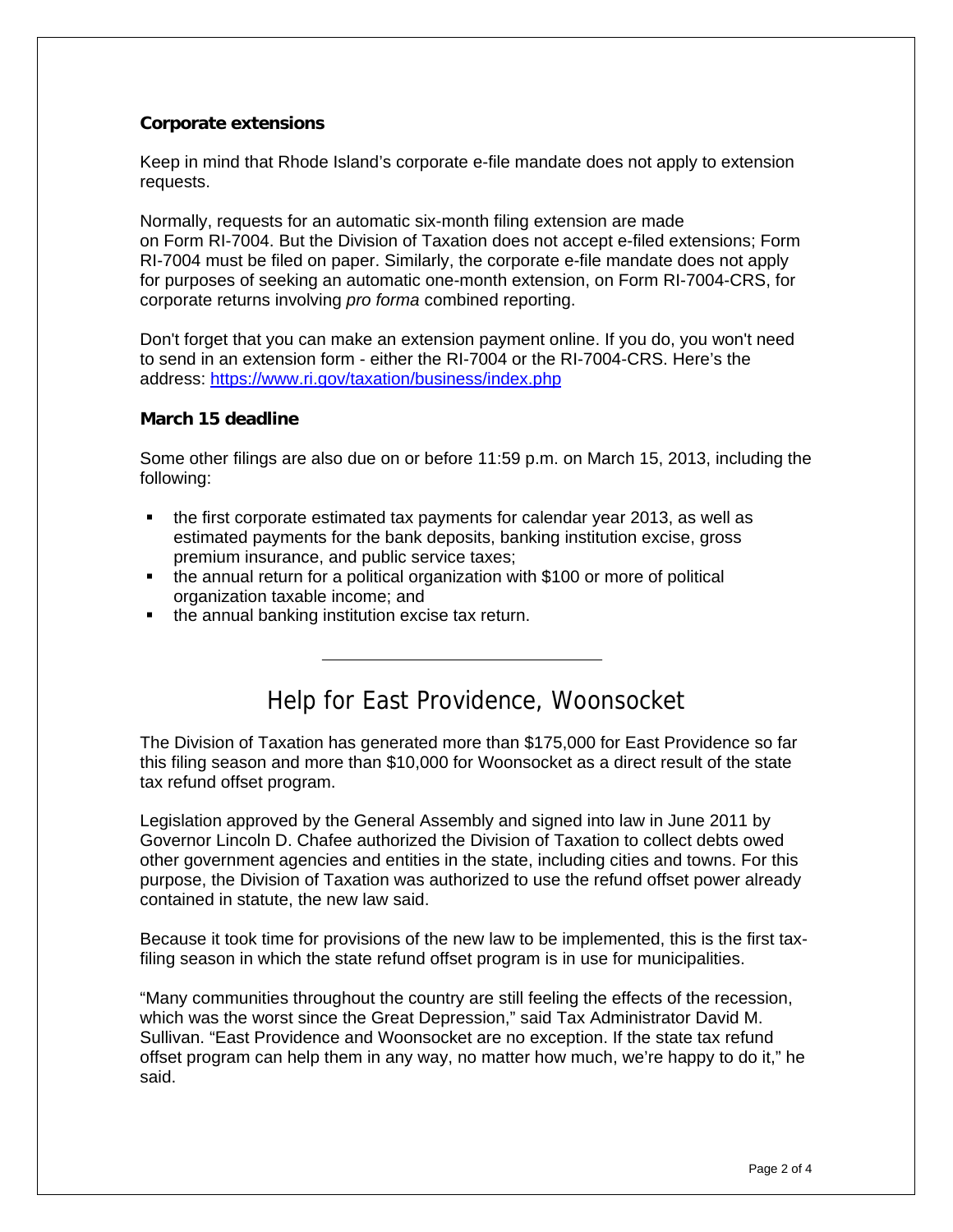#### **How it works**

The program generally works this way: A city or town provides a list of its delinquents to the state Division of Taxation. The list can be for any "outstanding liability," the law says – so it can be for delinquent property tax, motor vehicle taxes, municipal water or sewer fees, or other such debts.

Before issuing a state personal income tax refund to a taxpayer, the Division of Taxation checks the list to see if the taxpayer has a delinquency on record with the city or town. If so, the Division of Taxation will hold back some – or all – of the refund and hand it over to the city or town until the taxpayer's delinquent balance is reduced to zero.

| <b>Community</b>                                                                                   | <b>Total offset</b> | Number of offsets | Average offset |
|----------------------------------------------------------------------------------------------------|---------------------|-------------------|----------------|
| East Providence                                                                                    | \$175,829           | 517               | \$ 340         |
| Woonsocket                                                                                         | 10,035              | 20                | \$ 502         |
| East Providence offsets began with start of filing season. Woonsocket offsets began March 8, 2013. |                     |                   |                |

Any Rhode Island city or town is free to sign up. East Providence was the first to enroll, early last year; Woonsocket was second. Because it takes time to mesh computers and attend to other details, this is the first tax-filing season in which the Division of Taxation has done state personal income tax refund offsets for municipalities.

### **Offset results**

Sullivan predicted that the number and amount of offsets will grow as the April 15 filing deadline draws near. "But this program also serves as a deterrent – and that is perhaps its greatest value. If you receive a notice of delinquency, you're more likely to pay up if you know there's a threat of having your state income tax refund offset."

For example, the City of East Providence in October 2012 sent letters to about 9,700 people who were delinquent on their taxes. The letters told them that their state tax refunds might be offset unless they paid their local taxes. As a result of the letters alone, the City wound up collecting \$2.9 million. In other words, just in response to the letters, and before actual offsets began, people who received the letters chose to step forward voluntarily to pay to the City of East Providence their delinquent taxes.

### Practitioner note: Hurricane Sandy

The IRS will give taxpayers in Rhode Island and some other states until October 15, 2013, to decide when to deduct losses suffered from Hurricane Sandy. In general, when a taxpayer suffers a loss attributable to a federally declared disaster, the taxpayer may elect to deduct the loss either for the year in which the loss occurred or for the immediately preceding year. Details are in [Notice 2013-21.](http://www.irs.gov/pub/irs-drop/n-13-21.pdf)